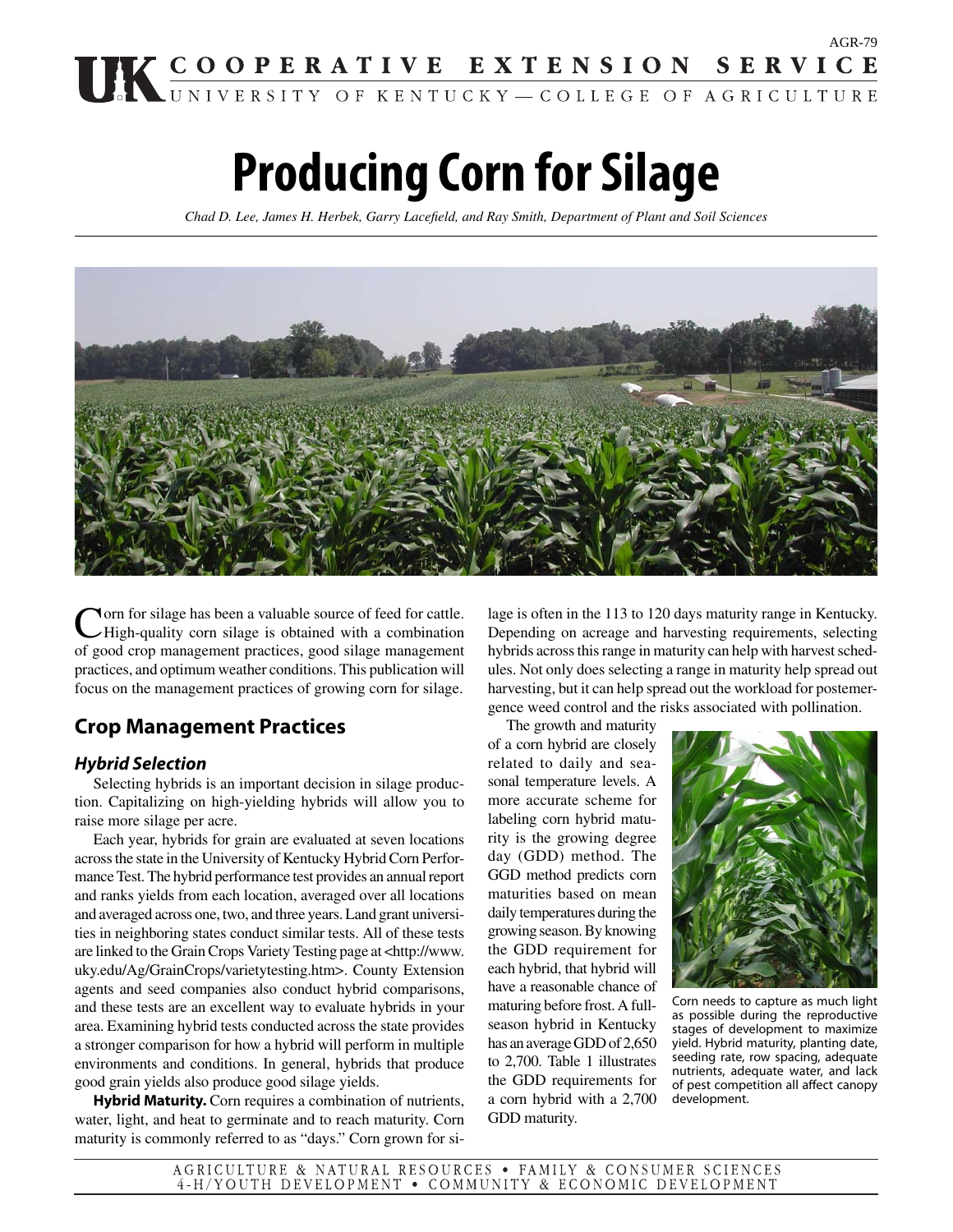Growing degree days accumulate much more rapidly for corn grown late in the season compared with corn grown early in the season. Regardless of when a 2,700 GDD corn is planted, it requires 2,700 GDD to reach maturity. However, when a 118-day corn (2,700 GDD) is planted early, it may require 120 days to reach maturity. If that same hybrid is planted late, it may require 110 days to reach maturity. For example, in Table 2, if a 2,700 GDD hybrid is planted on April 15, it will mature on Aug. 18, or 126 days. However, that same hybrid planted on May 15 in Mayfield, Kentucky, will mature on Sept. 4, or 113 days.

 **Hybrid Types for Silage.** A dual-purpose hybrid is one that is grown both for grain and for silage. These dual-purpose hybrids are compared in the University of Kentucky Corn Hybrid Performance Test. Specialty hybrid types include waxy, nutridense, leafy, and brown midrib types. Waxy hybrids have a higher concentration of more-easily digested long chain starches. Nutridense hybrids have about 2 percent more protein and starch in the kernel than dual-purpose hybrids. Leafy hybrids have more leaf production above the ear than dual-purpose hybrids. Brown midrib hybrids have less lignin concentration than dualpurpose hybrids, making brown midrib forage more digestible. While each of these hybrids have special traits that are intended to improve overall feed value, none of these hybrids should be left in the field for grain. In addition, very few of these traits are in corn maturities later than 112 days, making these hybrids short in maturity for Kentucky.

 **Herbicide Resistant Hybrids.** Herbicide resistance traits are available in several hybrids. These traits include glyphosateresistance (Roundup Ready), glufosinate-resistance (Liberty Link), and imidazolinone-resistance (Clearfield Corn). Corn possessing either glyphosate resistance or glufosinate resistance was genetically engineered. While these traits may provide an option that a producer wishes to use, these traits alone do not guarantee a high-yielding hybrid. As with any hybrid, be sure to select a hybrid that yields well.

 **Insect Resistant Hybrids.** The two major traits for insect resistance are corn borer and corn rootworm. Both of these traits were accomplished in corn with genetic engineering. Hybrids

Table 1. Growing degree days (GDD) needed for different stages of development for a 2,700 GDD hybrid. 1

**Growth** 

| uivwui         |                                                             |       |
|----------------|-------------------------------------------------------------|-------|
| <b>Stage</b>   | <b>Development Stage</b>                                    | GDD   |
| V <sub>2</sub> | Two leaves fully emerged (two collars visible)              | 200   |
| V4             | Four leaves fully emerged                                   | 345   |
| V <sub>6</sub> | Six leaves fully emerged (growing point above<br>ground)    | 475   |
| V8             | Eight leaves fully emerged (tassel beginning to<br>develop) | 610   |
| V10            | Ten leaves fully emerged                                    | 740   |
| V16            | Sixteen leaves fully emerged (tip of tassel<br>emerging)    | 1,135 |
| R <sub>1</sub> | Silks emerging, pollen shedding                             | 1,400 |
| R <sub>2</sub> | Kernels in blister stage                                    | 1,660 |
| R <sub>4</sub> | Kernels in dough stage                                      | 1,925 |
| R <sub>5</sub> | Kernels in dent stage                                       | 2,190 |
| R6             | Black layer has formed (physiological maturity)             | 2,700 |
|                | 1 CDD requirements are from the National Corp Handbook      |       |

1 GDD requirements are from the National Corn Handbook.

with resistance to corn borers are recommended in Kentucky for late planting dates that favor infestation of the corn borers. So far, hybrids with resistance to rootworm have not yielded as well as other hybrids in the hybrid performance test in Kentucky or in other states. Until hybrids with rootworm resistance yield above average in the University of Kentucky hybrid performance tests, the rootworm-resistant hybrids will not be recommended for Kentucky. These traits only help the corn plant to resist a certain insect or insects. These traits do not guarantee a high-yielding hybrid. When selecting hybrids with one of these traits, be sure to select a hybrid that yields well.

 **Disease Tolerant Hybrids.** Many corn hybrids have partial tolerance to certain diseases and viruses. Gray leaf spot, northern leaf blight, and southern leaf blight are all diseases that are of

**Table 2.** Expected date for black layer formation based on location, planting date, and hybrid maturity (growing degree days).

|                      | <b>Different Hybrid Maturities (GDD)</b> |            |                                        |        |
|----------------------|------------------------------------------|------------|----------------------------------------|--------|
| Kentucky             | <b>Planting</b>                          | 2,400      | 2,700                                  | 3,000  |
| <b>Location</b>      | Date                                     |            | Date to Reach Black Layer <sup>1</sup> |        |
| Mayfield             | 15-Mar                                   | 28-Jul     | 8-Aug                                  | 20-Aug |
|                      | 1-Apr                                    | 1-Aug      | 13-Aug                                 | 24-Aug |
|                      | 15-Apr                                   | 6-Aug      | 18-Aug                                 | 30-Aug |
|                      | 1-May                                    | 14-Aug     | 26-Aug                                 | 8-Sep  |
|                      | 15-May                                   | 23-Aug     | 4-Sep                                  | 19-Sep |
|                      | 1-Jun                                    | 5-Sep      | 20-Sep                                 | 11-Oct |
| <b>Bowling Green</b> | 15-Mar                                   | $27 -$ Jul | 7-Aug                                  | 19-Aug |
|                      | 1-Apr                                    | $31 -$ Jul | 12-Aug                                 | 23-Aug |
|                      | 15-Apr                                   | 5-Aug      | 17-Aug                                 | 29-Aug |
|                      | 1-May                                    | 12-Aug     | 24-Aug                                 | 5-Sep  |
|                      | 15-May                                   | 21-Aug     | 2-Sep                                  | 16-Sep |
|                      | 1-Jun                                    | 3-Sep      | 18-Sep                                 | 7-Oct  |
| Henderson            | 15-Mar                                   | 27-Jul     | 8-Aug                                  | 20-Aug |
|                      | 1-Apr                                    | 1-Aug      | 13-Aug                                 | 24-Aug |
|                      | 15-Apr                                   | 6-Aug      | 18-Aug                                 | 30-Aug |
|                      | 1-May                                    | 14-Aug     | 25-Aug                                 | 7-Sep  |
|                      | 15-May                                   | 23-Aug     | 4-Sep                                  | 19-Sep |
|                      | $1-Jun$                                  | 5-Sep      | 20-Sep                                 | 9-Oct  |
| Somerset             | 15-Mar                                   | 3-Aug      | 15-Aug                                 | 28-Aug |
|                      | 1-Apr                                    | 7-Aug      | 20-Aug                                 | 2-Sep  |
|                      | 15-Apr                                   | 13-Aug     | 26-Aug                                 | 8-Sep  |
|                      | 1-May                                    | 20-Aug     | 2-Sep                                  | 18-Sep |
|                      | 15-May                                   | 29-Aug     | 12-Sep                                 | 1-Oct  |
|                      | 1-Jun                                    | 12-Sep     | $1-Oct$                                | 27-Oct |
| Lexington            | 15-Mar                                   | 8-Aug      | 21-Aug                                 | 3-Sep  |
|                      | 1-Apr                                    | 11-Aug     | 24-Aug                                 | 7-Sep  |
|                      | 15-Apr                                   | 16-Aug     | 29-Aug                                 | 12-Sep |
|                      | 1-May                                    | 22-Aug     | 4-Sep                                  | 21-Sep |
|                      | 15-May                                   | 30-Aug     | 14-Sep                                 | 6-Oct  |
|                      | 1-Jun                                    | 13-Sep     | 4-Oct                                  | 19-Oct |
| Covington            | 15-Mar                                   | 11-Aug     | 24-Aug                                 | 4-Sep  |
|                      | 1-Apr                                    | 14-Aug     | 27-Aug                                 | 7-Sep  |
|                      | 15-Apr                                   | 18-Aug     | 1-Sep                                  | 13-Sep |
|                      | 1-May                                    | 25-Aug     | 7-Sep                                  | 22-Sep |
|                      | 15-May                                   | 2-Sep      | 17-Sep                                 | 14-Oct |
|                      | 1-Jun                                    | 15-Sep     | 7-Oct                                  | 26-Oct |

1 Date to reach black layer based an average of growing degree day calculations for each year from 1995 through 2004 from the University of Kentucky Ag Weather Data Center.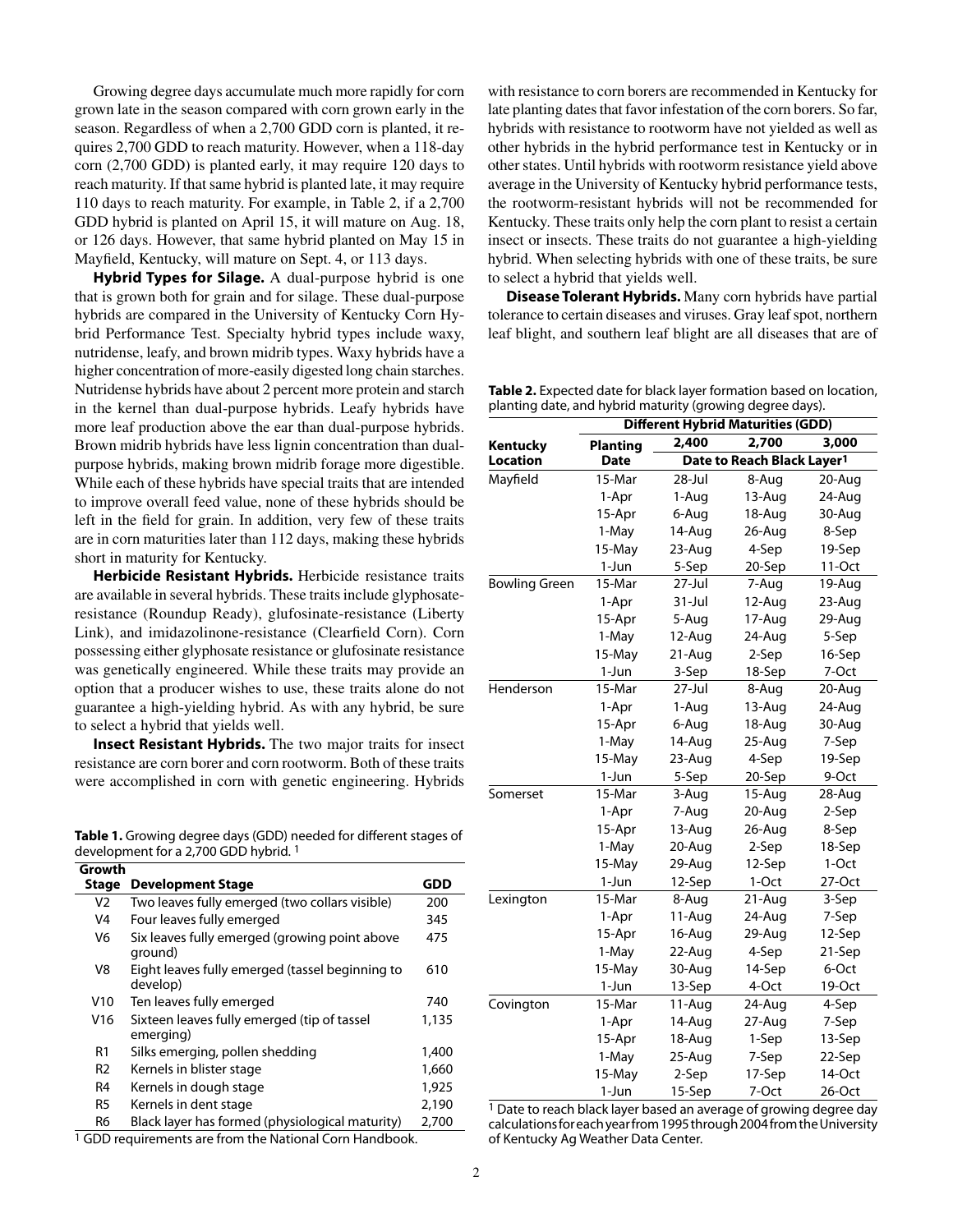concern in Kentucky, especially in low-lying areas near river and creek beds. Two viruses, maize dwarf mosaic virus and maize chlorotic dwarf virus, both are problematic in fields infested with johnsongrass. When selecting a hybrid with tolerance to one or more of these diseases and viruses, be sure to select a hybrid that yields well.

## *Planting Practices*

 **Planting Date.** Corn seeds need soil temperatures at or above 50 degrees F for proper germination and development of the young seedling. Ideal planting dates are from April 1 to May 1 for corn in western Kentucky and April 15 to May 15 for central and eastern Kentucky. These dates provide a balance between planting a crop early enough to maximize growth but late enough to avoid frost or freeze injury. A 1 percent per day grain yield loss (one bushel per day on a 100 bushel yield) can be expected when planting is delayed past May 15. Potential grain yield loss from late plantings is important to silage corn because the ear provides approximately one-third of the total forage weight at harvest.

 **Planting Depth.** Corn seeds need to be placed in warm, moist soil for good germination. Typically, corn planted 1 ½ to 2 inches deep is ideal. For early planting, especially when the soil is cool and wet, the ideal depth may be slightly less, 1 to  $1\frac{1}{2}$  inches. When the surface soil is dry, as is sometimes the case when planting is delayed, seeds may need to be planted 2 ½ to 3 inches deep to get the seed to moisture. Careful control of planting depth will not only improve stand levels but will also mean more uniform emergence.

 **Seeding Rate.** Seeding rates for silage production range from 24,000 to 30,000 seeds per acre depending on the productivity of the soil (Table 3). Higher seeding rates should be used for very productive soils while the lower rates should be used on less productive soils.

**Table 3.** Corn population planting guide.

|                                                | Row Width (inches) <sup>1</sup> |     |                       |     |
|------------------------------------------------|---------------------------------|-----|-----------------------|-----|
| Seeding                                        | 20                              | 30  | 36                    | 38  |
| Rate                                           |                                 |     | Space between kernels |     |
| (Seeds/A)                                      |                                 |     | in a row (inches)     |     |
| 24,000                                         | 13.1                            | 8.7 | 7.2                   | 6.9 |
| 26,000                                         | 12.1                            | 8.1 | 6.7                   | 6.4 |
| 28,000                                         | 11.2                            | 7.5 | 6.2                   | 5.9 |
| 30,000                                         | 10.4                            | 7.0 | 5.8                   | 5.5 |
| <sup>1</sup> The University of Kentucky recom- |                                 |     |                       |     |
| mends corn in 30- or 36-inch rows. Other       |                                 |     |                       |     |
| row widths are included as a reference.        |                                 |     |                       |     |

#### *Soil Preparation*

 **No-Till.** For most Kentucky soils, no-till production is recommended to reduce erosion, improve soil organic matter and improve soil quality. In a no-till system, tillage is not done to the soil before planting. A very small amount of tillage occurs when the disk or coulter of the planter unit cuts through the soil to plant the seed. No-till production does require effective management of weeds. Weeds should be effectively controlled or "burned down" prior to planting. The extra plant material on the soil surface in a no-tillage field promotes insect survival more than tilled fields. As a result, a soil insecticide may need to be applied at the time of planting.

**Tillage.** For fields that tend to stay wet longer in the spring and have little to no slope, tillage is a viable option. In these cases, tillage with a field cultivator is preferred over other tillage systems. Tillage with a disk will cause smaller soil particle sizes and increase the chances for compaction. However, using a disk is better than using a moldboard plow, because the moldboard plow reduces soil organic matter and soil porosity faster than any other tillage implement. In most cases, the moldboard plow should not be used for corn production.

 Deep ripping is an option for fields that have a compaction layer beneath the soil surface but above the depth of the ripper shank. Deep ripping should occur only in fields where the compaction layer can be alleviated by the deep ripping implement. Soils should be deep-ripped



In dual-purpose hybrids, the ear will compose one-third of the total forage weight when harvested for silage.

when the soil is dry to maximize shattering and alleviation of the compaction layer. Because soils are usually dry in the fall, most deep ripping should occur during the fall.

**Soil Testing.** The soil cannot provide all the nutrients necessary for high-yielding corn. Soil tests should be conducted to determine the amount of lime, phosphorus, potassium, and possibly zinc needed for a productive crop. Understanding the soil drainage class of a field will help in making nitrogen applications. Consult the most recent University of Kentucky bulletin, AGR-1, *Lime and Fertilizer Recommendations*, for soil fertility recommendations.

 **Lime.** Lime is used to neutralize soil acidity. Corn grows well in soil with pH levels near or slightly above pH 6.2 and below pH 7. The soil pH must be adjusted to the proper levels before maximum nutrient uptake can occur. The neutralization process of lime increases the availability of the essential nutrients to the plant. Lime should be applied in the fall to allow the neutralization process to occur before the next corn crop is raised. Lime applications in the spring will only provide partial benefit to the immediate crop. Usually, lime applications are made at high enough rates to require applications once every three or four years.

 Many soils in Kentucky are slightly acidic. In addition, soil fertility applications of fertilizer nitrogen will acidify the soil. The soil pH will need to be checked every two or three years to determine if pH levels are adequate for corn growth.

 **Nitrogen, Potassium, and Phosphorus.** Nitrogen (N), phosphorus (P), and potassium (K) are most likely to limit corn production in Kentucky. Manure contributes all three nutrients and, when available, should be considered for use in a fertility program. Manure can be checked for the amount of N, P, and K available. Manure applications should be applied to soils based on the nutrient value of the manure and the fertility requirements of the soil.

 Nitrogen is the most limiting plant nutrient for corn production and it must be applied each year. N is essential to corn's growth and reproduction and is an essential part of all proteins made by the plant. The heaviest demand for N extends from about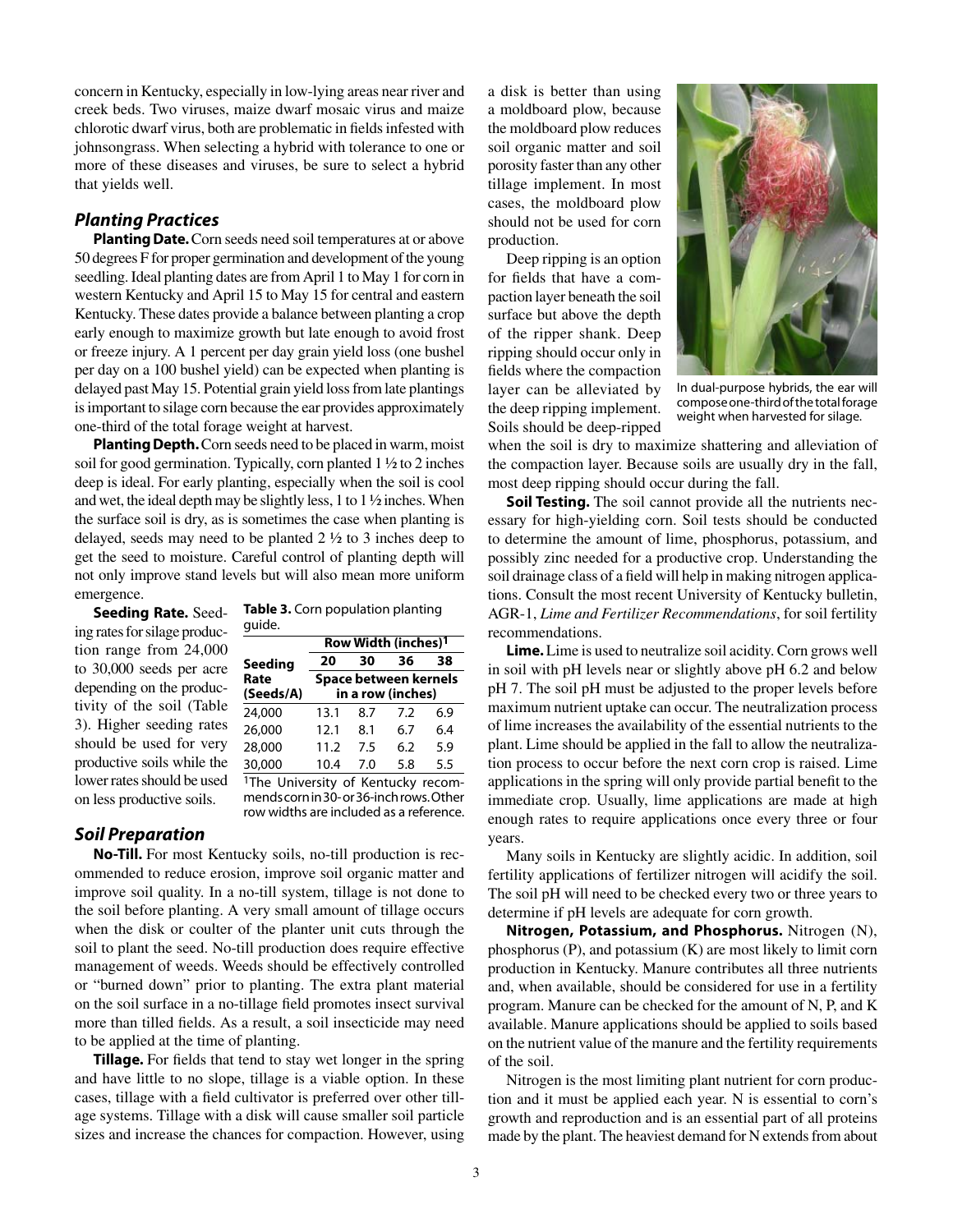two weeks before to three weeks after tasseling. Approximately one-half of the total N requirement is absorbed during this period. Only small amounts of N are taken up during the first  $35$  to  $40$ days after planting. Nitrogen deficiency in corn is characterized by stunting and yellowing of bottom leaves. Yellowing begins at the leaf tip and progresses up the midrib of the leaf.

 Phosphorus is essential for cell division, which is essential to plant growth. If the supply is limited, the rate of cell division is slowed and plants remain stunted and spindly. Phosphorus also acts as an energy carrier, providing the energy needed to change sugars to starch within the plant. Symptoms of P deficiency are not easy to recognize. In very early stages of growth, plants may be stunted and have a dark green color. In some strains of corn, a purple color may develop from the accumulation of sugars within the plant. Phosphorus deficiency at later growth stages may delay silking and result in incomplete pollination. At maturity, about 80 percent of the total plant P is in the grain.

 Potassium is essential for the early stages of corn growth. Corn absorbs more K than any of the other elements during the first 60 days of growth. Potassium is essential for such processes as formation of simple sugars and starches, translocation of carbohydrates, reduction of nitrates, formation of proteins, and normal cell division. The K concentration of the grain is low when compared with other parts of the plant. At maturity, usually less than 25 percent of the total plant K is in the grain. Because large amounts of potassium are removed with silage harvest, the soil should be tested every two years to assure proper soil levels. Potassium deficiency in young plants results in yellowish-green leaves. Deficiencies later in the season result in leaf margins and tips that gradually turn brown and die, resulting in lower yields. Ears from K-deficient plants are small, poorly filled, and chaffy. Stalks may be weak and subject to stalk rot, which causes stalk lodging and excessive harvest losses.

**Micronutrients.** Zinc (Zn) is the most commonly occurring micronutrient deficiency that can be observed in corn grown in Kentucky. This deficiency is commonly associated with soils having a pH above 6.4 and a high level of available P. Soil tests will help determine if Zn is needed. Typical Zn deficiency symptoms are light yellow streaks between the veins in young seedlings and purpling of the nodes within the stalk. Cool air temperatures and slow growth can also cause corn to display Zn deficiency symptoms even when Zn is available. If the weather is cool, and Zn levels are adequate, additional fertilizer Zn will not improve the situation. Once soil temperatures rise, the Zn deficiency symptoms will disappear. If a soil test indicates that Zn needs to be applied to the field, then banding Zn at planting is the most economical method. Foliar applications of Zn will reduce deficiency symptoms, but are much more expensive.



Competition from weeds such as johnsongrass can drastically reduce corn forage yields.

#### *Pest Management*

 **Weeds.** Weeds compete with corn for nutrients, water, and sunlight. They harbor insects and diseases, and weeds may create harvesting problems. Weed control is a major factor in profitable corn production. Knowing which weeds occur in your field is the first step to effective weed control.

 Selection of the proper herbicides for good chemical weed control depends on several factors: (1) the type of weed species expected during the growing season—broadleaves or grasses, annuals or perennials; (2) the correct time to apply herbicides—preplant foliar to existing vegetation, preemergence, or postemergence; and (3) the crop following corn harvest in the crop rotation system.

 Postemergence herbicide application has become a very popular method for controlling weeds in corn. Most herbicides applied to a standing corn crop have crop growth stage restrictions. These corn growth stage restrictions must be strictly followed for specific herbicides, otherwise crop injury and yield losses can be possible. Most herbicide labels provide a plant height limitation and/or a crop growth stage limitation. In most cases the crop growth stage limitation will be reached first. Anyone spraying postemergence herbicides must know the crop growth stage of the corn before spraying occurs. If the corn is past the growth stage limit, then drop nozzles can be used in some situations. Check the herbicide label to determine if drop nozzles are allowed.

 Each year, the University of Kentucky bulletin AGR-6, *Chemical Control of Weeds in Farm Crops in Kentucky* is updated with the latest herbicide formulations, labels, and recommendations. Refer to the most recent edition of this publication when making herbicide decisions. This publication can be found at the county Extension office or online at the University of Kentucky Weed Science Extension Web site, <http://www.uky.edu/Ag/Agronomy/Weeds/>.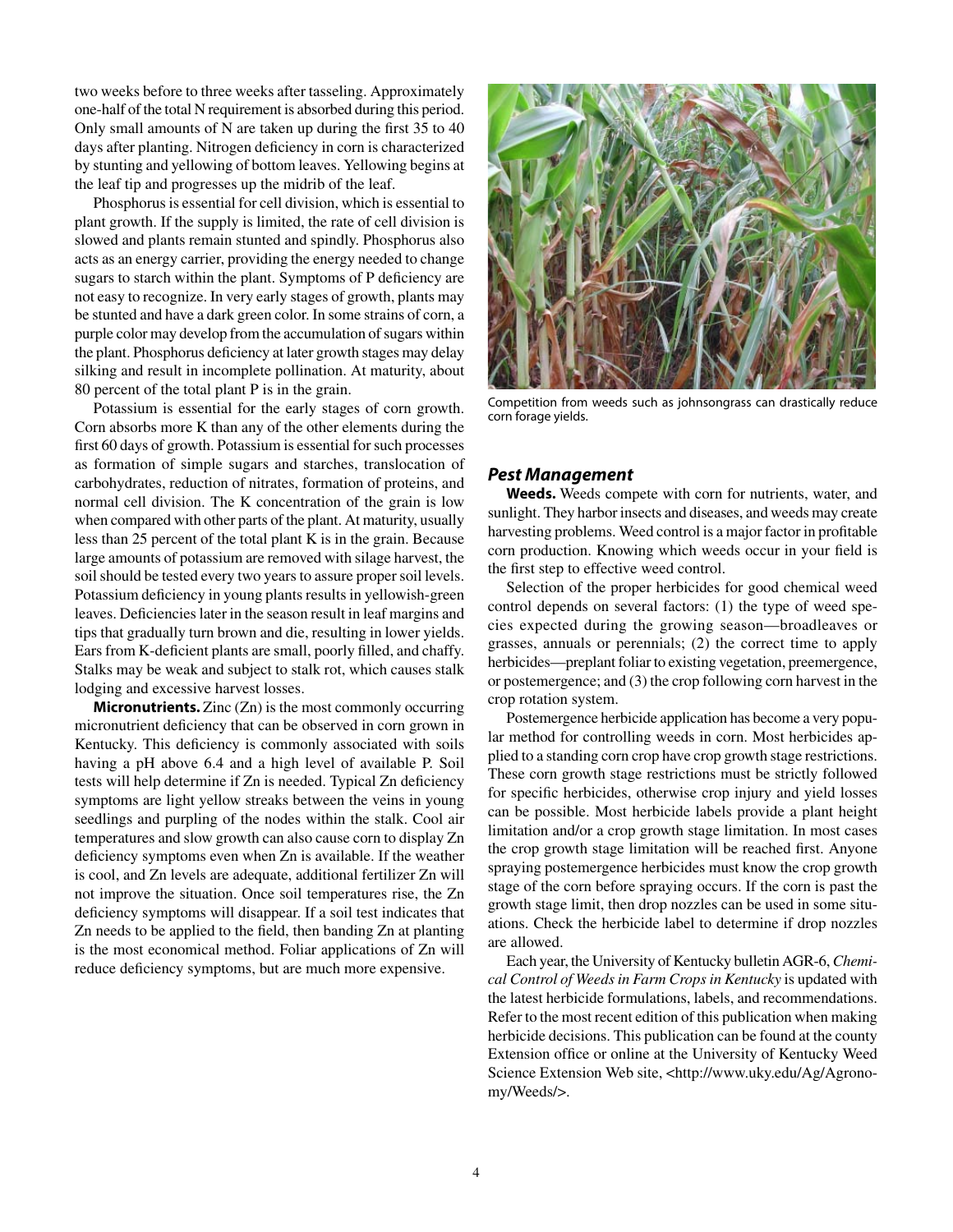**Insects and Diseases.** Insects account for major losses of corn each year. The use of a soil insecticide at planting is an important part of corn production, especially in no-till fields. The first insects that your corn may encounter are the soil insects. These include wireworms, root aphids, rootworms, white grubs, and cutworms, which damage corn plants either beneath the soil or at the surface. Fields planted in continuous corn or following sod often have more soil insect problems.

 Insects that attack growing or mature corn include armyworms, European and Southwestern corn borers, flea beetles, cutworms, earworms, and adult rootworms. Systemic soil insecticides will reduce the damage from some of these insects. However, when serious damage is occurring, the insect must be identified and proper application of foliar sprays is necessary to control it. Insecticide recommendations are updated in the "Insect Management Recommendations for Field Crops and Livestock," which is available online at <http://www.uky. edu/Ag/GrainCrops/corn.htm>. Click on "Insects" to get to the management guide.

 Corn diseases are capable of attacking all parts of the plant during all stages of growth. The most serious diseases of field corn are the stalk rots. Stalk rots, caused by fungi, weaken the stalk resulting in severe lodging. Lodged corn is normally diffi cult to harvest by machine and, therefore, large losses may occur. Stalk rot problems are most severe when plants have been subjected to other stresses, such as insects, other diseases, drought, excessive plant population, or unbalanced fertility programs. Two other diseases of special note in Kentucky are gray leaf spot (Cercospora) and *Anthracnose*. The effect of these diseases on total yield is directly related to the stage of development when the disease strikes. Both diseases have a leaf and stalk rot phase and become increasingly serious as the corn matures. The best control of these diseases is the use of tolerant hybrids and good cultural practices.

 Virus diseases such as maize dwarf mosaic (MDM) and maize chlorotic dwarf virus (MCDV) can also cause serious yield losses. Both of these viruses are transferred from johnsongrass to corn by insects. These viruses cause stunting, discoloration of the corn plant, and reduced corn yields. To reduce losses from these diseases, plant virus-tolerant corn hybrids and use weed control methods that effectively control johnsongrass.

 **Crop Rotations.** Rotation from corn to other crops can help reduce pest pressures and improve yields. Corn following soybeans will yield better than corn following corn in most every situation. The only exception is in severe drought years. In severe drought years, corn following corn may yield more than corn following soybeans. Scientists think that in drought years, the additional biomass from the previous corn crop helps capture moisture, which benefits the current corn crop. Corn following grass-legume forages is another system that will provide excellent corn yields, provided that weeds are adequately controlled and the grass-legume sod is killed prior to planting corn. Grass-legume sod is the only rotation crop in Kentucky where a nitrogen credit is given; meaning that less nitrogen is needed for corn following grass-legume sod than for corn following any other crop.

 Even though corn yields best when rotated with other crops, many fields devoted to corn for silage have been in continuous corn for numerous years. Some farmers grow wheat for silage between each of the corn crops. In these fields, corn hybrids must have good disease-tolerance traits for maintaining high silage yields. In the continuous corn fields (or corn-wheat-corn fields) grown for silage, nitrogen (N) applications are needed each year and potassium (K) removal will be high. The frequent N application will increase the acidity of the soil and will require frequent soil sampling to determine when lime is needed. The K removal will require frequent soil tests and additional K applied to the soil.

While continuous corn fields require frequent soil sampling to ensure proper adjustments to soil fertility, the greater challenge in continuous corn for silage is likely soil compaction. The travel of forage harvester and wagons across these fields can cause compaction. Fields should be examined for compaction when the soil moisture is close to field capacity. Field capacity usually occurs when the field that has dried for 48 hours following complete saturation of the soil. Soils at field capacity are too wet to till, but there is no standing water. For information on identifying and alleviated soil compaction, consult University of Kentucky bulletin ID-153, *Assessing and Preventing Soil Compaction in Kentucky*.

# **Silage Management** *Harvesting*

 **Moisture Concentration and Crop Stage.** Corn should be harvested at or near 65 percent plant moisture and just prior to black layer for optimum silage quality and yield. Corn forage that is going to be ensiled in horizontal or bunker silos should be harvested when plant moisture is at 65 to 70 percent. Once

the kernel dents, a starch layer progresses from the top of the kernel to the bottom of the kernel. When this starch layer spans one-half to three-fourths of the kernel (Figure 1), then the corn is ready to harvest for silage. Slightly more tonnage can be obtained if the corn is allowed to reach black layer before harvesting, but the extra tonnage is offset by a reduction in silage quality. Black layer occurs after corn kernels have

**Figure 1.** Schematic of the starch layer (often referred to as the milk line) progressing from the top of the kernel (dented end) to the base.



Starch layer "milk line"

dented at the top and a black layer forms at the bottom.

 Two different methods can be used to determine the moisture concentration of corn. The microwave method provides a fairly accurate estimate of crop moisture but requires scales, a microwave, and people who do not mind the smell of burnt corn in the microwave. Collect a representative sample of fresh plants. Chop the plants in 1- to 2-inch pieces. Weigh a sample (about 3 to 4 ounces or 100 grams). The weight of the sample will be referred to as the fresh weight. Spread the sample uniformly and thinly over a microwave safe dish and place in microwave oven. Place a cup of water in the microwave with the corn sample to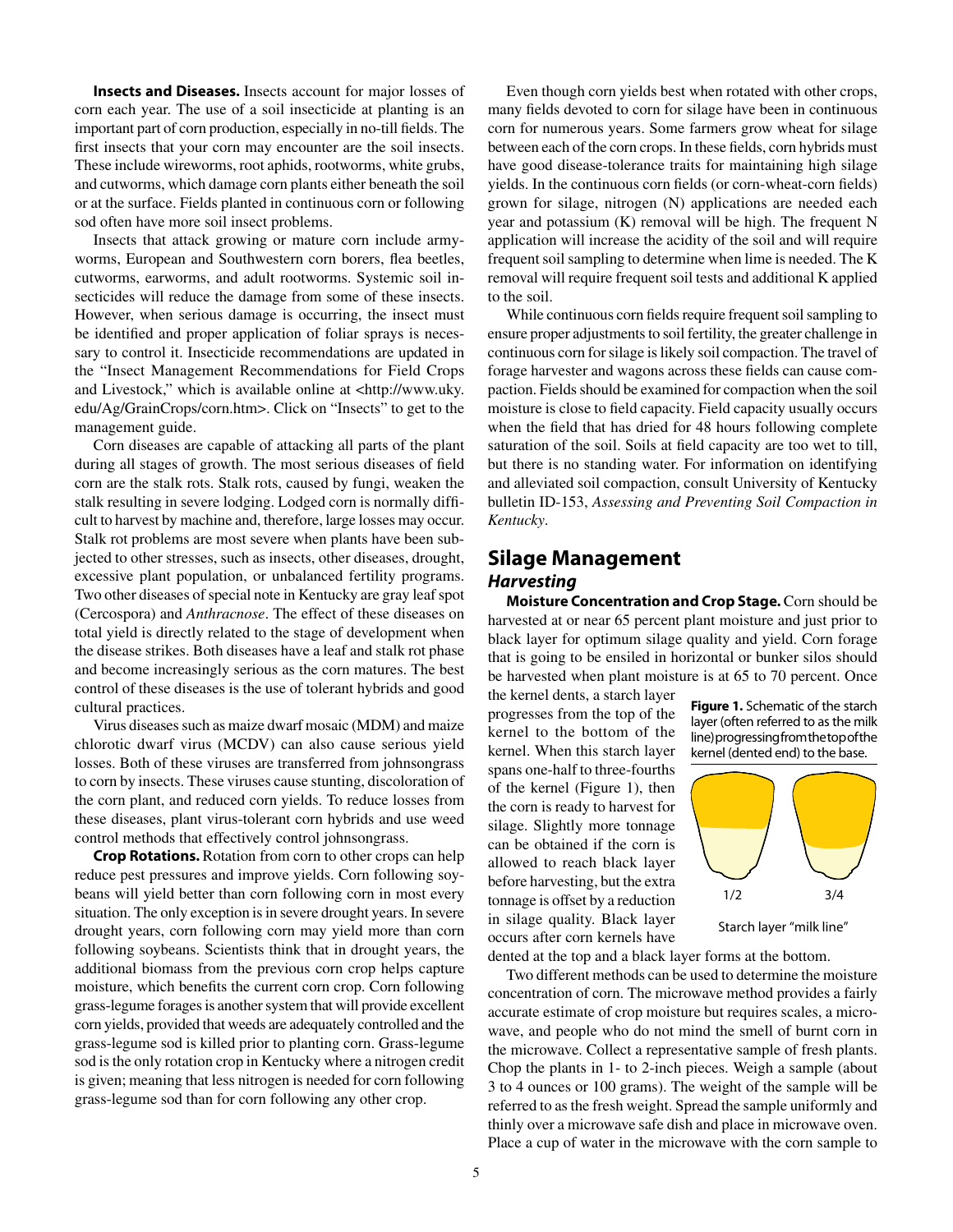prevent fire. Heat for one to two minutes and weigh. Heat for 30 seconds and reweigh. Repeat until two weight recordings are similar. If the sample chars, use the previous weight. This final weight is referred to as the dry weight. Calculate the percent moisture with the following equation:

#### [(fresh weight – dry weight)/fresh weight]  $x$  100 = percent moisture

 For example, the fresh weight of a sample is 100 grams (3.52 ounces). The sample is heated in the microwave for two minutes. The weight of the heated sample is 40 grams (1.41 ounces). The sample is heated for 30 seconds. The weight of the sample is 35 grams (1.23 ounces). The sample is heated for another 30 seconds and the weight of this sample is 32 grams (1.13 ounces), but the sample was slightly charred. The dry weight is 35 grams. Moisture concentration is calculated as:

#### $[(100 \text{ grams} - 35 \text{ grams})/100 \text{ grams}] \times 100 = 65 \text{ percent moisture}$

 Another method for determining moisture concentration in forage is the Grab Test Method and is conducted in the field. This method is outlined in Table 4.

 There are occasions when events, such as rainfall, prevent the proper harvest timing of corn for silage. Corn forage that is too dry will need extra water added to prevent mold from developing in storage. The high volume of water required to improve moisture concentrations of the ensiling forage is often very difficult to achieve. However, if the forage is dry, then adding water may help salvage some of the forage. As a rule of thumb, add 4 to 6 gallons of water per ton of wet forage for each 1 percent desired rise in moisture concentration. The water should be added to the forage as it is being loaded into the silo. For upright silos, the water can be added through the blower. For bunker silos, the water can be added as each foot of corn forage is being added.

 For example, you plan to ensile 100 tons of corn forage in a bunker silo. The corn forage is at 58 percent moisture and you want to increase the moisture concentration to 65 percent. The difference between the desired moisture and actual moisture is 7 percentage points. Using the rate of 4 gallons, you would need 28 gallons of water to raise the moisture concentration of each ton of wet silage from 58 percent to 65 percent. For the entire silo, you would need 2,800 gallons of water. If using the 6 gallons rate, then you would need 42 gallons of water per ton or 4,200 gallons of water for the entire bunker.

**Table 4.** Field technique for estimating moisture content of forage.

| Approximate<br><b>Moisture</b> |                                                                       |
|--------------------------------|-----------------------------------------------------------------------|
| Content                        | <b>Condition of Forage Ball</b>                                       |
| Over 75%                       | When the ball holds its shape and there is<br>considerable free juice |
| 70 to 75%                      | When the ball holds its shape but there is very little<br>free juice  |
| 60 to 70%                      | When the ball falls apart slowly and there is no free<br>juice        |
|                                | Below 60% When the ball falls apart rapidly                           |

 If the corn is harvested when it is too wet, excessive drainage during the ensiling process will leach away valuable nutrients. Dry plant material can be added to the corn to help adjust the moisture. Alfalfa or grass hay that has been chopped and ground can be added to the corn. Typically, 150 to 200 pounds of dry, chopped hay added to 1 ton of wet forage will decrease the moisture concentration of wet forage approximately 5 percentage points.

 For example, you plan to ensile 100 tons of wet corn forage in a bunker silo. The corn forage is at 74 percent moisture and you would like to reduce the moisture concentration to 70 percent. The difference between the desired moisture and actual moisture is 4 percentage points. Using the rate of 150 pounds, you will need to add 600 pounds of dry hay to reduce each ton of wet corn forage from 74 percent to 70 percent moisture. For the entire silo, you will need 60,000 pounds of dry hay.

 The silage should be chopped at a length of approximately 3/8 to 1/2 inch. Corn chopped to these lengths will help ensure proper fermentation by releasing plant juices and permitting better packing for oxygen exclusion.

**Storing.** A silo is any storage structure in which green and moist forage is preserved in the absence of air and water. Excluding air is of major importance in making and preserving silage. Oxygen lowers silage quality by allowing destructive microbial and chemical action to take place. Excessive water also lowers silage quality by increasing chemical and microbial changes that lower nutrient content of the silage. In addition to damage resulting from air and water, silos must also protect the silage from damage by rodents, birds and animals.

 Two basic principles must be practiced regardless of silo type: 1) fill fast and 2) pack well.

 **Inoculants.** Inoculants are not recommended for top-quality corn silage. While some inoculants have worked with ensiling other forages, there is no consistent result from any of the inoculants in corn silage. While most bacterial inoculants are successful at reducing pH quickly, they also decrease the silage stability. The exception to this is *Lactobacillus buchneri*, which lowers the pH and improves stability of silage once exposed to air. If improper packing were a concern or delays between feed-outs were to occur, then *L. buchneri* may help reduce silage losses.

**Table 5.** Nitrate concentrations and feeding instructions.

| Nitrate $(NO3)$ in |                                                                      |
|--------------------|----------------------------------------------------------------------|
| dry matter         | <b>Feeding Instructions</b>                                          |
| $0.0 - 0.44\%$     | Safe to Feed                                                         |
| $0.44 - 0.88\%$    | Limit to 50% of total dry ration for pregnant<br>animals.            |
| $0.88 - 1.50\%$    | Limit to 25% of total dry ration. Avoid feeding<br>pregnant animals. |
| Over 1.50%         | Toxic. Do not feed                                                   |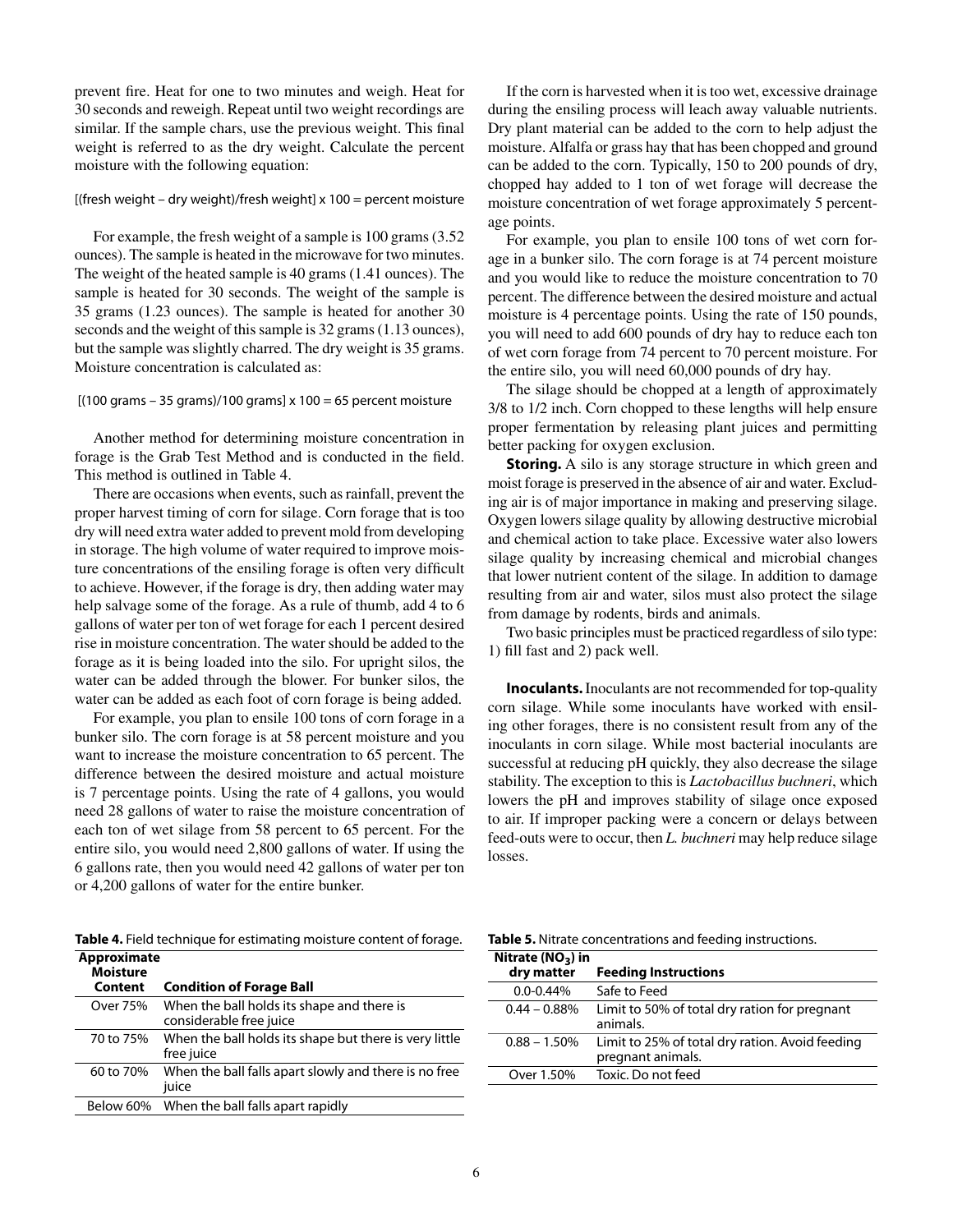Nonprotein nitrogen may be added to increase protein content. Anhydrous ammonia is one source of nonprotein nitrogen and can be added at 6 to 8 pounds per ton of forage. If corn forage will be packed into a horizontal (bunker) silo, then the anhydrous ammonia should be added while chopping. If the corn forage is going into upright silos, then anhydrous ammonia should be added through the blower. Both techniques require extreme caution as anhydrous ammonia gas is lethal. Molasses and grain may be added to corn forage at the time of ensiling; however, this practice only tends to enrich the resulting corn silage as a feed rather than to improve the quality of the corn forage itself. Additionally, molasses and grain provide energy, which is rarely a limiting factor for corn silage.

**Silo Gases.** Lethal gases may occur in upright silos at any time during filling, but the greatest danger is during the 12 to 72 hours after filling. Silo gases may be present in any ensiled material, grown on any type of soil under any level of fertilization.

 Two of the most dangerous gases may be recognized by their irritating odor and color. Nitrogen dioxide is reddish brown and nitrogen tetroxide is yellow. A third gas, nitric oxide, is colorless and may be present and undetected at lethal concentrations. A few simple precautions will prevent tragedy or injury from silo gases:

- 1. Run the blower 15 to 20 minutes before going into a partly filled silo. The blower should be running as long as anyone is inside.
- 2. Stay out of the silo for at least one week (preferably two weeks) after it has been filled.
- 3. Ventilate the silo room for at least two weeks after filling.
- 4. Keep the doors between the silo room and barn closed to protect livestock.
- 5. If you experience the slightest throat irritation or coughing, get into fresh air immediately. Immediate treatment by a doctor is an absolute must.

 **Harvesting Drought-Stressed Corn for Silage.** Droughtstressed corn that is unlikely to resume growth should be ensiled. Harvesting drought-stressed corn should result in 85 to 100 percent of the normal net energy content. This corn may contain more crude protein than corn harvested under less stressful conditions. This corn may also contain high nitrate concentrations, especially in the lower third of the plant. The ensiled corn should not be fed until at least three weeks after the silo has been filled. At high enough concentrations, nitrates are poisonous to cattle. Ensiling reduces nitrate levels by 30 to 50 percent. The University of Kentucky Livestock Disease Diagnostic Center has testing kits available free of charge to county Extension offices for testing corn for nitrates. These kits will provide an estimate for the level of nitrates in the corn before harvest or in the corn after ensiling. If the kit indicates a high level of nitrates, then a sample should be sent off for further analysis prior to feeding.

# **Summary**

 Successful corn silage production can be achieved by starting with high-yielding, well-adapted hybrids that meet the maturity requirements for your operation. Proper seeding rates, planting dates, soil fertility, and pest management are required to achieve maximum yields. Timely harvest when the corn kernels have dented and reach one-half to three-fourths milk line is necessary for getting the highest quality silage. Inoculants typically are not necessary, unless poor packing or extreme lag times between feed-outs occurs. In these cases, live cultures of *L. buchneri* have provided the best results. Drought-stressed corn can be salvaged as silage but must be checked for nitrate levels before feeding to livestock.